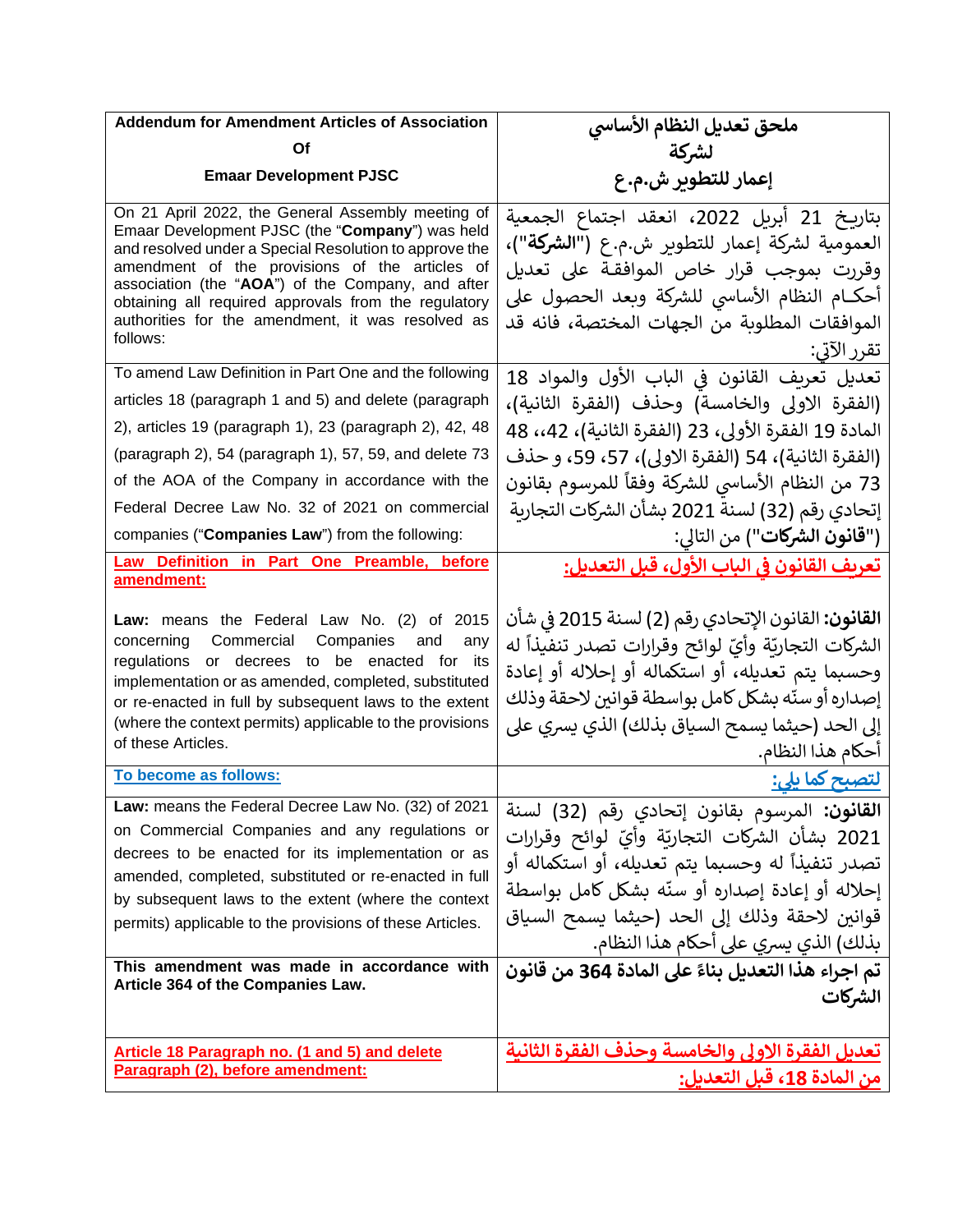| Subject to the provisions of the Law and obtaining the<br>approval of the Authority and the Competent Authority,<br>the share capital of the Company may be increased by<br>issuing new shares of the same nominal value as the<br>original shares or of the same nominal value plus a<br>premium. The share capital of the Company may also<br>be reduced after obtaining the approval of the Authority<br>and the Competent Authority.<br>New shares may not be issued at less than the nominal<br>value thereof. If such shares are issued at a premium,<br>such premium shall be added to the legal reserves<br>even if, by doing so, the legal reserves exceed half of<br>the issued share capital.<br>In accordance with Articles (223, 224 and 225) of the<br>Law, the Company may increase its capital: (a) for the<br>purpose of the entry of a strategic partner; (b) for the<br>purpose of capitalizing the Company's debts, or (c) for<br>the purpose of converting bonds or sukuk issued by the<br>Company into shares, and without applying the pre-<br>emption rights of the existing shareholders, provided<br>that the Company obtains all the required approvals<br>from the Authority and the Competent Authority and<br>approves the relevant increase in capital by way of | مع مراعاة أحكام القانون وبعد الحصول على موافقة<br>الهيئة والسلطة المختصة، يجوز زيادة رأس مال الشركة<br>بإصدار أسهم جديدة بنفس القيمة الإسمية للأسهم<br>الأصلية أو بإضافة علاوة إصدار إلى القيمة الإسمية. كما<br>يجوز تخفيض رأس مال الشركة بعد الحصول على<br>موافقة الهيئة والسلطة المختصة.<br>لا يجوز إصدار الأسهم الجديدة بأقل من قيمتها<br>الإسمية، وإذا تم إصدارها بأكثر من ذلك، أضيف الفرق<br>إلى الاحتياطي القانوني، ولو جاوز الاحتياطي القانوني<br>بذلك نصف رأس مال الشركة المصدر.<br>وفقاً لأحكام المواد (223 و224 و225) من القانون<br>يجوز زيادة رأس مال الشركة: (أ) لأغراض إدخال مساهم<br>استراتيجي في الشركة، أو (ب) لتحويل ديون الشركة إلى<br>راس مال، أو (ج) تحويل السندات أو الصكوك المصدرة<br>من الشركة إلى أسهم، وذلك دون تطبيق حقوق الاولوية<br>للمساهمين القائمين وبشرط الحصول على جميع<br>الموافقات اللازمة من الهيئة والسلطة المختصة<br>والموافقة على زيادة رأس المال من خلال قرار خاص |
|-------------------------------------------------------------------------------------------------------------------------------------------------------------------------------------------------------------------------------------------------------------------------------------------------------------------------------------------------------------------------------------------------------------------------------------------------------------------------------------------------------------------------------------------------------------------------------------------------------------------------------------------------------------------------------------------------------------------------------------------------------------------------------------------------------------------------------------------------------------------------------------------------------------------------------------------------------------------------------------------------------------------------------------------------------------------------------------------------------------------------------------------------------------------------------------------------------------------------------------------------------------------------------------------------|-----------------------------------------------------------------------------------------------------------------------------------------------------------------------------------------------------------------------------------------------------------------------------------------------------------------------------------------------------------------------------------------------------------------------------------------------------------------------------------------------------------------------------------------------------------------------------------------------------------------------------------------------------------------------------------------------------------------------------------------------------------------------------------------------------------------------------------------------------------------------------------------------------------|
| Special Resolution.<br>To become as follows:                                                                                                                                                                                                                                                                                                                                                                                                                                                                                                                                                                                                                                                                                                                                                                                                                                                                                                                                                                                                                                                                                                                                                                                                                                                    | للجمعيّة العموميّة.<br><u>لتصبح کما یلی:</u>                                                                                                                                                                                                                                                                                                                                                                                                                                                                                                                                                                                                                                                                                                                                                                                                                                                              |
| Subject to the provisions of the Companies Law and<br>obtaining the approval of the Authority and the<br>Competent Authority, the Company, by way of a                                                                                                                                                                                                                                                                                                                                                                                                                                                                                                                                                                                                                                                                                                                                                                                                                                                                                                                                                                                                                                                                                                                                          | مع مراعاة أحكام القانون وبعد الحصول على موافقة<br>الهيئة والسلطة المختصة، يجوز للشركة بموجب قرار                                                                                                                                                                                                                                                                                                                                                                                                                                                                                                                                                                                                                                                                                                                                                                                                          |
| Special Resolution (a) may increase the share capital<br>of the Company by issuing new shares of the same<br>nominal value as the original shares or of the same<br>nominal value plus a premium in case that the market<br>value of the share exceeds the nominal value per<br>share, the premium will be added to the statutory<br>reserve even if this exceeds 50% of the share capital;<br>and (b) to grant issuance discount in case that the<br>market value of the share decreases below the nominal<br>value per share, a negative reserve will be created<br>against the issuance discount in the equity part of the<br>balance sheet which shall be settled from the future<br>dividends of the Company before approving any<br>distribution of dividends (c) the share capital of the<br>Company may also be reduced.                                                                                                                                                                                                                                                                                                                                                                                                                                                                | خاص (ا) زيادة رأس مال الشركة بإصدار أسهم جديدة<br>بنفس القيمة الإسمية للأسهم الأصلية أو بإضافة علاوة<br>إصدار إلى القيمة الإسمية في حالة زيادة القيمة السوقية<br>عن القيمة الأسمية للسهم وتضاف علاوة الإصدار إلى<br>الأحتياطي القانوني ولو جاوز بذلك نصف رأس المال؛<br>(ب) منح خصم إصدار في حالة إنخفاض القيمة<br>السوقية عن القيمة الأسمية للسهم وينشأ مقابل خصم<br>الإصدار احتياطي سالب في حقوق الملكية بالميزانية<br>ويسدد خصماً من الأرباح المستقبلية للشركة قبل إقرار<br>أي توزيعات للأرباح (ج) كما يجوز تخفيض رأس مال<br>الشركة.                                                                                                                                                                                                                                                                                                                                                                    |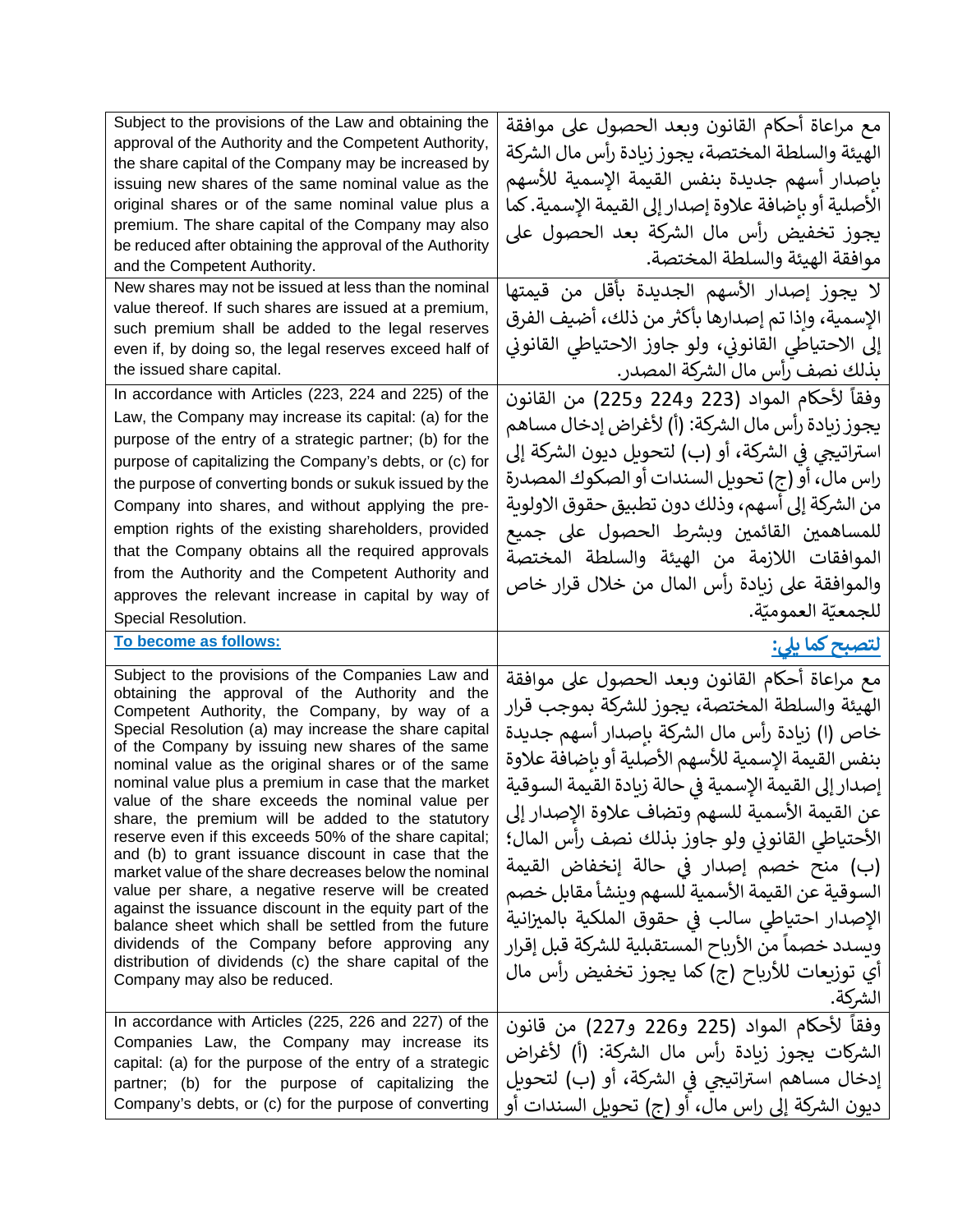| bonds or sukuk issued by the Company into shares,<br>and without applying the pre-emption rights of the<br>existing shareholders, provided that the Company<br>obtains all the required approvals from the Authority<br>and the Competent Authority and approves the relevant<br>increase in capital by way of Special Resolution of the<br>General Assembly.<br>This amendment was made in accordance with<br>Articles 196 and 198 of the Companies Law and in<br>accordance with the amendment of the article's<br>numbers in the Companies Law.                                                                                                                                        | الصكوك المصدرة من الشركة إلى أسهم، وذلك دون<br>تطبيق حقوق الاولوية للمساهمين القائمين وبشرط<br>الحصول على جميع الموافقات اللازمة من الهيئة<br>والسلطة المختصة والموافقة على زيادة رأس المال من<br>خلال قرار خاص للجمعيّة العموميّة.<br>تم اجراء هذا التعديل وفقاً للمادتين رقم 196 و198<br>من قانون الشركات، وتعديل أرقام المواد في قانون<br>الشركات.                                                                                                                                                         |
|-------------------------------------------------------------------------------------------------------------------------------------------------------------------------------------------------------------------------------------------------------------------------------------------------------------------------------------------------------------------------------------------------------------------------------------------------------------------------------------------------------------------------------------------------------------------------------------------------------------------------------------------------------------------------------------------|---------------------------------------------------------------------------------------------------------------------------------------------------------------------------------------------------------------------------------------------------------------------------------------------------------------------------------------------------------------------------------------------------------------------------------------------------------------------------------------------------------------|
| Article 19 (paragraph no. 1), before amendment:                                                                                                                                                                                                                                                                                                                                                                                                                                                                                                                                                                                                                                           | <u>المادة 19 الفقرة الاولى، قبل التعديل:</u>                                                                                                                                                                                                                                                                                                                                                                                                                                                                  |
| Subject to the provisions of the Law, the General<br>Assembly may resolve by a Special Resolution, and<br>after obtaining the approval of the Authority, to issue<br>tradable or non-tradable bonds or sukuk of any nature<br>of equal value per issue whether they are convertible to<br>shares or otherwise. The Special Resolution shall<br>determine the value of the bonds or sukuk, the terms of<br>issuance and their convertibility into shares. The<br>General Assembly may also resolve to delegate the<br>Board of Directors to determine the date of issuing<br>provided that such date does not exceed one year from<br>the date of the resolution approving the delegation. | مع مراعاة أحكام القانون، للجمعيّة العموميّة للشركة<br>بقرار خاص، وبعد موافقة الهيئة، أن تقرر إصدار<br>سندات قرض من أيّ نوع أو صكوك إسلامية بقيم<br>متساوية لكل إصدار سواء كانت قابلة أو غير قابلة<br>للتداول وسواء كانت قابلة أو غير قابلة للتحول إلى أسهم<br>في الشركة. وببين القرار الخاص قيمة السندات أو<br>الصكوك وشروط إصدارها ومدى قابليتها للتحويل إلى<br>أسهم، ولها أن تصدر قراراً بتفويض مجلس الإدارة في<br>تحديد موعد إصدار السندات أو الصكوك على ألا<br>يتجاوز سنة من تاريخ الموافقة على التفويض.  |
| To become as follows:                                                                                                                                                                                                                                                                                                                                                                                                                                                                                                                                                                                                                                                                     | <u>لتصبح كما يلي:</u>                                                                                                                                                                                                                                                                                                                                                                                                                                                                                         |
| Subject to the provisions of the Law, the General<br>Assembly may resolve by a Special Resolution, and<br>after obtaining the approval of the Authority, to issue<br>tradable or non-tradable bonds or sukuk of any nature<br>of equal value per issue whether they are convertible to<br>shares or otherwise. The Special Resolution shall<br>determine the value of the bonds or sukuk, the terms of<br>issuance and their convertibility into shares. The<br>General Assembly may also resolve to delegate the<br>Board of Directors to determine the date of issuing.<br>This amendment was made in accordance with<br>Articles 231 and 232 of the Companies Law and in               | مع مراعاة أحكام القانون، للجمعيّة العموميّة للشركة<br>بقرار خاص، وبعد موافقة الهيئة، أن تقرر إصدار<br>سندات قرض من أيّ نوع أو صكوك إسلامية بقيم<br>متساوية لكل إصدار سواء كانت قابلة أو غير قابلة<br>للتداول وسواء كانت قابلة أو غير قابلة للتحول إلى أسهم<br>في الشركة. وببين القرار الخاص قيمة السندات أو<br>الصكوك وشروط إصدارها ومدى قابليتها للتحويل إلى<br>أسهم، ولها أن تصدر قراراً بتفويض مجلس الإدارة في<br>تحديد موعد إصدار السندات أو الصكوك.<br>تم اجراء هذا التعديل وفقاً للمادتين رقم 231 و 232 |
| accordance with the amendment of the article's<br>numbers in the Companies Law.                                                                                                                                                                                                                                                                                                                                                                                                                                                                                                                                                                                                           | من قانون الشركات، وتعديل أرقام المواد في قانون<br>الشركات.                                                                                                                                                                                                                                                                                                                                                                                                                                                    |
| Article 23 (paragraph no. 2), before amendment:                                                                                                                                                                                                                                                                                                                                                                                                                                                                                                                                                                                                                                           | المادة 23 الفقرة الثانية، قبل التعديل:                                                                                                                                                                                                                                                                                                                                                                                                                                                                        |
| The Board of Directors may appoint new Board<br>Directors to fill the positions that become vacant during<br>the year provided that such appointment is presented<br>to the General Assembly in its first subsequent meeting                                                                                                                                                                                                                                                                                                                                                                                                                                                              | لمجلس الإدارة أن يعيّن أعضاء جدد في المراكز التى تخلو<br>في أثناء السنة على أن يعرض هذا التعيين على الجمعيّة<br>العموميّة في أول اجتماع لها لإقرار تعيينهم أو تعيين                                                                                                                                                                                                                                                                                                                                           |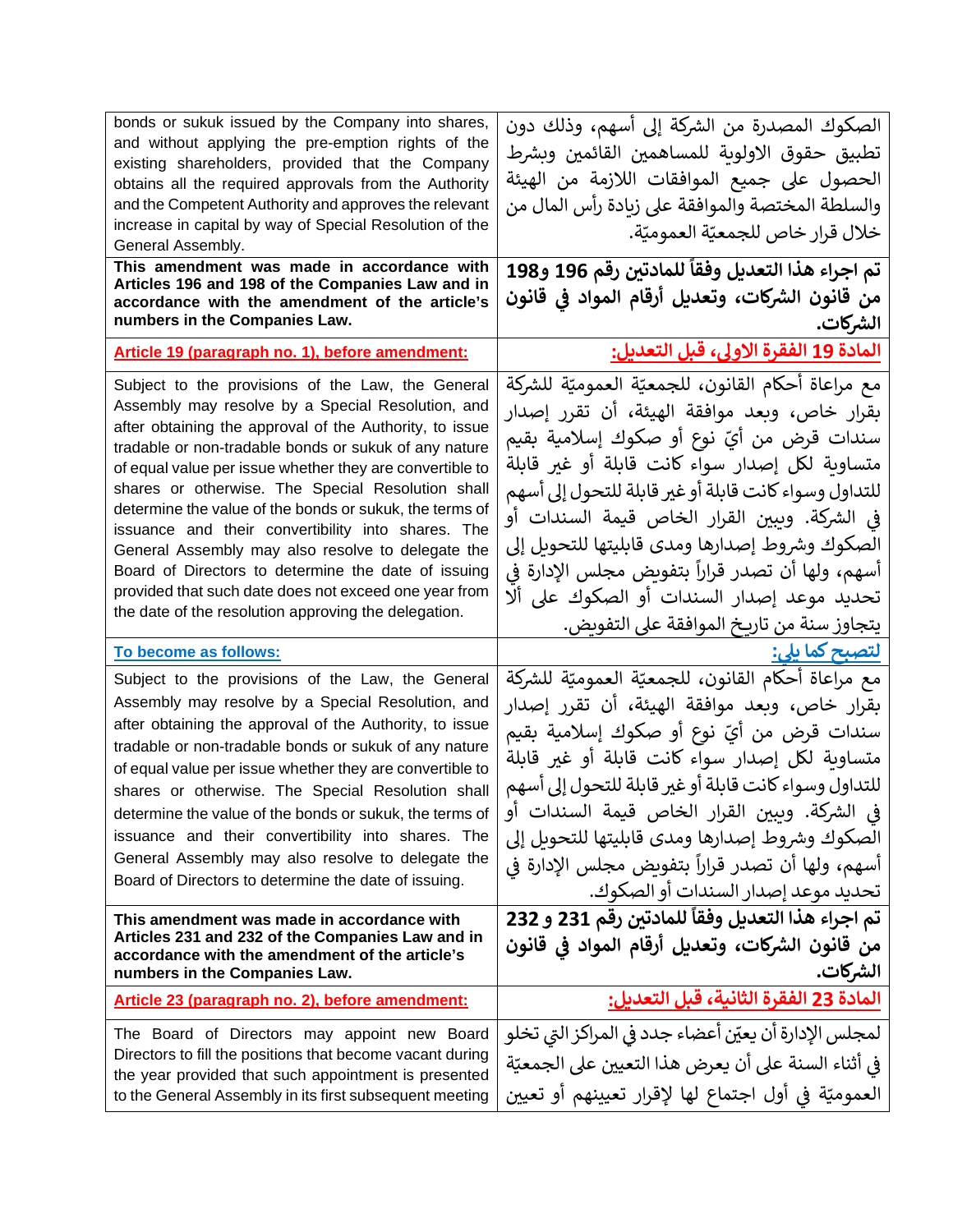| to ratify such appointment or to appoint other Board                                                                | غيرهم. فإذا بلغت أو تعدت المراكز الشاغرة في أثناء    |
|---------------------------------------------------------------------------------------------------------------------|------------------------------------------------------|
| Directors. If the vacant positions during the year reach<br>or exceed one quarter the number of the Board of        | السنة ربع عدد أعضاء مجلس الإدارة أو أكثر، وجب على    |
| Directors, the Board of Directors must call for a General                                                           | مجلس الإدارة دعوة الجمعيّة العموميّة للاجتماع خلال   |
| Assembly to convene no later than thirty days from the                                                              | ثلاثين يوماً على الأكثر من تاريخ شغر آخر منصب        |
| date of the last position becoming vacant in order to<br>elect new Board Directors to fill the vacant positions. In |                                                      |
| all cases, the new Board Director shall complete the                                                                | لإنتخاب من يملأ المراكز الشاغرة. وفي جميع الأحوال،   |
| term of his/her predecessor and such Board Director                                                                 | يكمل عضو مجلس الإدارة الجديد مدة سلفه ويكون          |
| may be re-elected once again.                                                                                       | هذا العضو قابلا للإنتخاب مرة أخرى.                   |
| To become as follows:                                                                                               | <u>لتصبح کما یلی:</u>                                |
| The Board of Directors shall appoint new Board                                                                      | لمجلس الإدارة أن يعيّن أعضاء جدد في المراكز الشاغرة  |
| Directors to fill the positions that become vacant during                                                           | في أثناء السنة خلال مدة أقصاها (30) ثلاثين يوماً على |
| the year within thirty [30] days, provided that such                                                                | أن يُعرض هذا التعيين على الجمعيّة العموميّة في أول   |
| appointment is presented to the General Assembly in                                                                 | اجتماع لها لإقرار تعيينهم أو تعيين غيرهم وبكمل العضو |
| its first subsequent meeting to ratify such appointment                                                             | الجديد مده سلفه، وفي حال عدم تعيين عضو جديد          |
| or to appoint other Board Directors. The new Director                                                               | بالمركز الشاغر خلال تلك المدة وجب على المجلس         |
| shall complete the term of office of his predecessor. If                                                            | فتح باب الترشيح لانتخاب عضو للمركز الشاغر في أول     |
| the vacant positions during the year reach or exceed<br>one quarter the number of the Board of Directors, the       | إجتماع للجمعية العمومية وبكمل العضو الجديد مدة       |
| Board of Directors must call for a General Assembly to                                                              | سلفه. فإذا بلغت أو تعدت المراكز الشاغرة في أثناء     |
| convene no later than thirty days from the date of the                                                              | السنة ربع عدد أعضاء مجلس الإدارة أو أكثر، وجب على    |
| last position becoming vacant in order to elect new                                                                 | مجلس الإدارة دعوة الجمعيّة العموميّة للاجتماع خلال   |
| Board Directors to fill the vacant positions. In all cases,                                                         | ثلاثين يوماً على الأكثر من تاريخ شغر آخر منصب        |
| the new Board Director shall complete the term of                                                                   | لإنتخاب من يملأ المراكز الشاغرة. وفي جميع الأحوال،   |
| his/her predecessor and such Board Director may be                                                                  | يكمل عضو مجلس الإدارة الجديد مدة سلفه ويكون          |
| re-elected once again.                                                                                              | هذا العضو قابلا للإنتخاب مرة أخرى.                   |
| This amendment was made in accordance with                                                                          | تم اجراء هذا التعديل وفقاً للمادة رقم 145 من قانون   |
| Article 145 of the Companies Law.                                                                                   | الشركات.                                             |
| Article 42, before amendment:                                                                                       | المادة 42، قبل التعديل                               |
| Invitations to the shareholders to attend the General                                                               | توجه الدعوة إلى المساهمين لحضور اجتماعات             |
| Assembly shall be by announcement in two daily local                                                                | الجمعيّة العموميّة بإعلان في صحيفتين يوميتين         |
| newspapers, issued in Arabic, and shall be sent by                                                                  | محليتين تصدران باللغة العربية وبكتب مسجلة أو         |
| registered mail, and by registered mail or text<br>messages (SMS) or email or any other electronic                  | برسائل نصية (SMS) أو البريد الإلكتروني أو اي وسيلة   |
| means that can be proved at least fifteen (15) days                                                                 | إلكترونية أخري قابلة للإثبات، وذلك قبل الموعد        |
| before the date set for the meeting after obtaining the                                                             | المحدد للاجتماع بـ (15) خمسة عشر يوماً على الأقل،    |
| approval from the Authority. The invitation should                                                                  | وذلك بعد الحصول على موافقة الهيئة وتقديم نسخة        |
| contain the agenda of the General Assembly meeting.                                                                 | من الميزانية العمومية والحسابات الختامية للشركة.     |
| A copy of the invitation shall be sent to the Authority                                                             | وبجب أن تتضمن الدعوة جدول أعمال ذلك الاجتماع         |
| and the Competent Authority.                                                                                        |                                                      |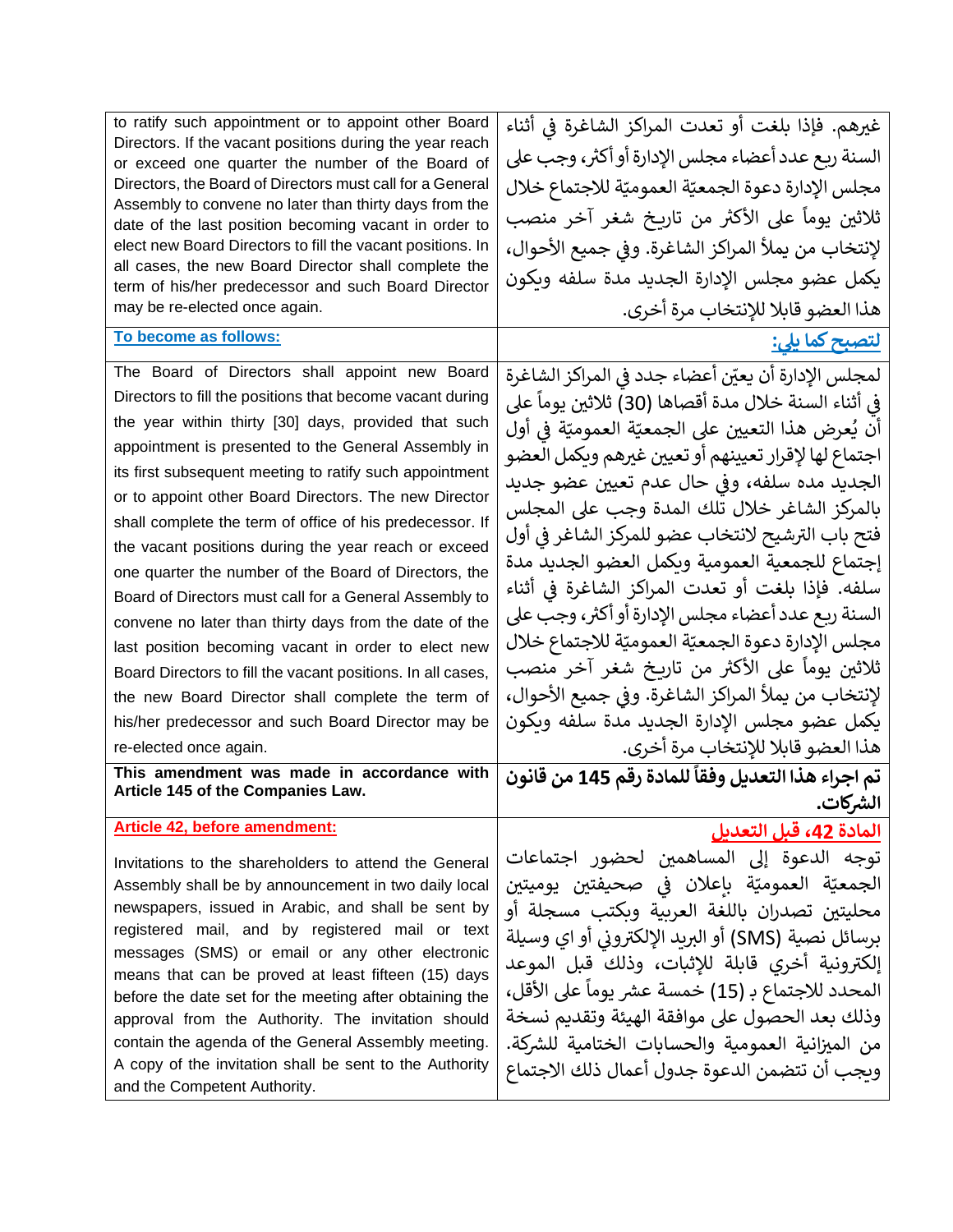|                                                                                                                                                                    | وترسل صورة من أوراق الدعوة إلى الهيئة والسلطة                                                      |
|--------------------------------------------------------------------------------------------------------------------------------------------------------------------|----------------------------------------------------------------------------------------------------|
|                                                                                                                                                                    | المختصة.                                                                                           |
|                                                                                                                                                                    |                                                                                                    |
| To become as follows:                                                                                                                                              | لتصبح کما ی <u>لی:</u>                                                                             |
| Invitations to the shareholders to attend the General                                                                                                              | توجه الدعوة إلى المساهمين لحضور اجتماعات                                                           |
| Assembly shall be by announcement in two daily local                                                                                                               | الجمعيّة العموميّة بإعلان في صحيفتين يوميتين                                                       |
| newspapers, issued in Arabic, and shall be sent by                                                                                                                 | محليتين تصدران باللغة العربية وبكتب مسجلة أو                                                       |
| registered mail or text messages (SMS) or email or any                                                                                                             | برسائل نصية (SMS) أو البريد الإلكتروني أو اي وسيلة                                                 |
| other electronic mean that can be proved, at least                                                                                                                 | إلكترونية أخري قابلة للإثبات، وذلك قبل الموعد                                                      |
| Twenty One (21) days before the date set for the                                                                                                                   | المحدد للاجتماع بـ (21) واحد وعشرين يوماً على الأقل،                                               |
| meeting after obtaining the approval from the Authority.                                                                                                           | وذلك بعد الحصول على موافقة الهيئة وتقديم نسخة                                                      |
| The invitation should contain the agenda of the General                                                                                                            | من الميزانية العمومية والحسابات الختامية للشركة.                                                   |
| Assembly meeting. A copy of the invitation shall be sent                                                                                                           | ويجب أن تتضمن الدعوة جدول أعمال ذلك الاجتماع                                                       |
| to the Authority and the Competent Authority.                                                                                                                      | وترسل صورة من أوراق الدعوة إلى الهيئة والسلطة                                                      |
|                                                                                                                                                                    | المختصة.                                                                                           |
| This amendment was made in accordance with<br>Article 174 of the Companies Law.                                                                                    | تم اجراء هذا التعديل وفقاً للمادة رقم 174 من قانون                                                 |
|                                                                                                                                                                    | الشركات.                                                                                           |
| Article 48 (paragraph no. 2), before amendment:                                                                                                                    | المادة 48 (الفقرة الثانية)، قبل التعديل:                                                           |
| If the said individuals are not present, the General<br>Assembly shall appoint one of the shareholders to chair                                                    | وفي حال غياب المذكورين عن حضور الاجتماع، تُعيّن                                                    |
| the meeting and shall also appoint a secretary for the                                                                                                             | الجمعيّة العموميّة من بين المساهمين رئيساً                                                         |
| meeting.                                                                                                                                                           | للإجتماع كما تعيّن الجمعية مقرر للاجتماع.                                                          |
| To become as follows:                                                                                                                                              | <u>لتصبح کما یلی:</u>                                                                              |
| In their absence, the General Assembly shall be                                                                                                                    | وفي حالة غيابهما يرأس الجمعية أي عضو من أعضاء                                                      |
| chaired by any person elected by the Board, and in                                                                                                                 | مجلس الإدارة يختاره مجلس الإدارة لذلك، وفي حال                                                     |
| case there was no election by the Board, the person                                                                                                                | عدم اختيار مجلس الإدارة للعضو يرأسها أي شخص                                                        |
| will be elected by the General Assembly. If the said                                                                                                               |                                                                                                    |
|                                                                                                                                                                    | تختاره الجمعية العمومية. وفي حالة تخلف                                                             |
| individuals are not present, the General Assembly shall                                                                                                            | المذكورين عن حضور الاجتماع، تعين الجمعية من                                                        |
| appoint one of the shareholders to chair the meeting                                                                                                               | بين المساهمين رئيسا للاجتماع كما تعين الجمعية                                                      |
| and shall also appoint a secretary for the meeting.                                                                                                                | مقرر للاجتماع.                                                                                     |
| This amendment was made in accordance with                                                                                                                         | تم اجراء هذا التعديل وفقاً للمادة رقم 184 من قانون                                                 |
| Article 184 of the Companies Law.                                                                                                                                  | الشركات.                                                                                           |
| Article 54 (paragraph no. 1), before amendment:                                                                                                                    | المادة 54 (الفقرة الاولى)، قبل التعديل:                                                            |
| The Company shall have one or more auditor(s)                                                                                                                      |                                                                                                    |
| appointed by the General Assembly for a renewable                                                                                                                  | يكون للشركة مدقق حسابات أو أكثر تعيّنه الجمعيّة                                                    |
| term of one year upon nomination by the Board of<br>Directors. The fees of such auditor shall be determined<br>by the General Assembly. Such auditor shall monitor | العموميّة، وتقدر أتعابه بناءاً على ترشيح من مجلس<br>الإدارة لمدة سنة قابلة للتجديد ويتوجب على مدقق |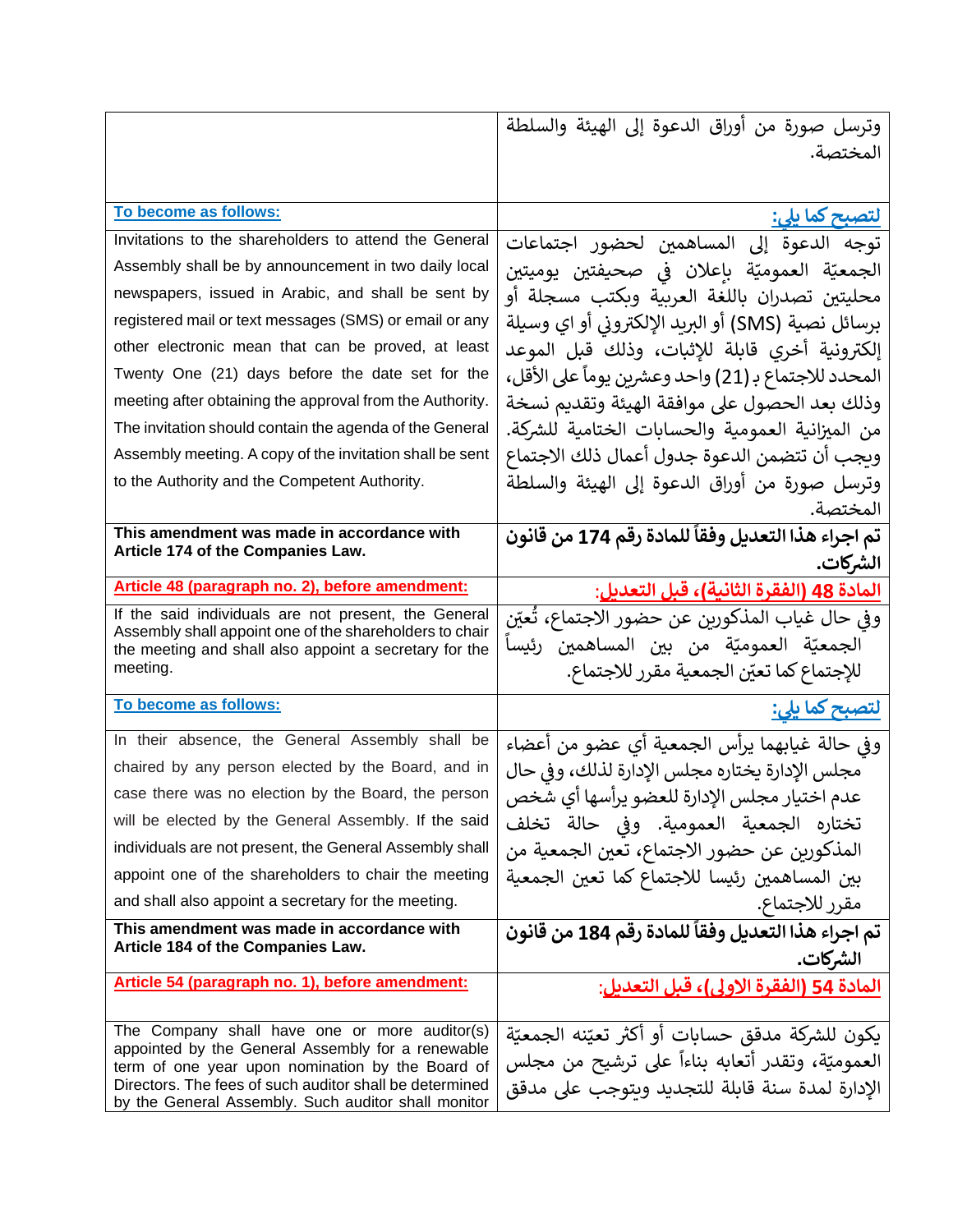| the financial accounts for the year for which he was<br>appointed. Such auditor should be registered with the<br>Authority and be licensed to practice.                                                                                                                                                                                                                                                                                                                                                                                                                                                                    | الحسابات مراقبة حسابات السنة المالية التي عين لها<br>ويشترط به أن يكون مسجلا لدى الهيئة ومرخص له<br>بمزاولة المهنة.                                                                                                                                                                                                                                                                                                                                               |
|----------------------------------------------------------------------------------------------------------------------------------------------------------------------------------------------------------------------------------------------------------------------------------------------------------------------------------------------------------------------------------------------------------------------------------------------------------------------------------------------------------------------------------------------------------------------------------------------------------------------------|-------------------------------------------------------------------------------------------------------------------------------------------------------------------------------------------------------------------------------------------------------------------------------------------------------------------------------------------------------------------------------------------------------------------------------------------------------------------|
| To become as follows:                                                                                                                                                                                                                                                                                                                                                                                                                                                                                                                                                                                                      | <u>لتصبح كما يلي:</u>                                                                                                                                                                                                                                                                                                                                                                                                                                             |
| The General Assembly shall appoint an auditing firm for                                                                                                                                                                                                                                                                                                                                                                                                                                                                                                                                                                    | تعين الجمعية العمومية شركة تدقيق حسابات لمدة                                                                                                                                                                                                                                                                                                                                                                                                                      |
| one renewable year and the Board of directors may not                                                                                                                                                                                                                                                                                                                                                                                                                                                                                                                                                                      | سنة قابلة للتجديد ولا يجوز تفويض مجلس إدارة                                                                                                                                                                                                                                                                                                                                                                                                                       |
| be authorized for this purpose, the auditing firm shall                                                                                                                                                                                                                                                                                                                                                                                                                                                                                                                                                                    | الشركة في هذا الشأن على ألا تتولى شركة التدقيق عملية                                                                                                                                                                                                                                                                                                                                                                                                              |
| not undertake the audit of the Company for more than                                                                                                                                                                                                                                                                                                                                                                                                                                                                                                                                                                       | التدقيق بالشركة مدة تزيد عن ست سنوات مالية                                                                                                                                                                                                                                                                                                                                                                                                                        |
| six consecutive financial years from the date on which                                                                                                                                                                                                                                                                                                                                                                                                                                                                                                                                                                     | متتالية من خارج توليها مهام التدقيق بالشركة ويتعين                                                                                                                                                                                                                                                                                                                                                                                                                |
| it undertook the audit of the Company. In this event the                                                                                                                                                                                                                                                                                                                                                                                                                                                                                                                                                                   | في هذه الحالة تغيير الشريك المسؤول عن أعمال                                                                                                                                                                                                                                                                                                                                                                                                                       |
| partner in charge of the audit company shall be                                                                                                                                                                                                                                                                                                                                                                                                                                                                                                                                                                            | التدقيق للشركة بعد انتهاء 3 ثلاث سنوات مالية ويجوز                                                                                                                                                                                                                                                                                                                                                                                                                |
| changed at the expiry of (3) financial years and such                                                                                                                                                                                                                                                                                                                                                                                                                                                                                                                                                                      | إعادة تعيين تلك الشركة لتدقيق حسابات الشركة بعد                                                                                                                                                                                                                                                                                                                                                                                                                   |
| auditing firm may be reappointed after the lapse of at                                                                                                                                                                                                                                                                                                                                                                                                                                                                                                                                                                     | مرور 2 سنتين ماليتين على الاقل من تاريخ انتهاء مدة                                                                                                                                                                                                                                                                                                                                                                                                                |
| least (2) two financial years from the date of expiry of<br>this term of appointment.                                                                                                                                                                                                                                                                                                                                                                                                                                                                                                                                      |                                                                                                                                                                                                                                                                                                                                                                                                                                                                   |
| This amendment was made in accordance with                                                                                                                                                                                                                                                                                                                                                                                                                                                                                                                                                                                 | تعيينها.                                                                                                                                                                                                                                                                                                                                                                                                                                                          |
| Article 245 of the Companies Law.                                                                                                                                                                                                                                                                                                                                                                                                                                                                                                                                                                                          | تم اجراء هذا التعديل وفقاً للمادة رقم 245 من قانون<br>الشركات.                                                                                                                                                                                                                                                                                                                                                                                                    |
| Article 57 (paragraph 1), before amendment:                                                                                                                                                                                                                                                                                                                                                                                                                                                                                                                                                                                | <u>المادة 57 (الفقرة الاولي)، قبل التعديل</u>                                                                                                                                                                                                                                                                                                                                                                                                                     |
| The auditor must submit to the General Assembly a<br>report containing all the particulars set out in Articles<br>245, 246 and 250 of the Law. The auditor must attend<br>the General Assembly to present his report to the<br>shareholders clarifying any interference or difficulties<br>from the Board of Directors during the performance of<br>his duties. The report of the auditor shall be<br>independent and unbiased and present the opinion of<br>the auditor concerning all matters related to his duties,<br>particularly the Company's balance sheet, its financial<br>positions and any violations thereto. | يقدم مدقق الحسابات إلى الجمعيّة العموميّة تقريرا<br>يشتمل على البيانات المنصوص عليها في الموادّ (245<br>و246 و250) من القانون. وعليه أن يحضر اجتماع<br>الجمعيّة العموميّة ليتلو تقريره على المساهمين موضحاً<br>آية معوقات أو تدخلات من مجلس الإدارة واجهته أثناء<br>تأدية أعماله، وأن يتسم تقريره بالاستقلالية والحيادية<br>وأن يدلي برأيه في كل ما يتعلق بعمله وبوجه خاص في<br>ميزانية الشركة وملاحظاته على حسابات الشركة ومركزها<br>المالي وأيّة مخالفات بها.   |
| To become as follows:                                                                                                                                                                                                                                                                                                                                                                                                                                                                                                                                                                                                      | <u>لتصبح کما یلی:</u>                                                                                                                                                                                                                                                                                                                                                                                                                                             |
| The auditor must submit to the General Assembly a<br>report containing all the particulars set out in Articles<br>247, 248 and 252 of the Law. The auditor must attend<br>the General Assembly to present his report to the<br>shareholders clarifying any interference or difficulties<br>from the Board of Directors during the performance of<br>his duties. The report of the auditor shall be<br>independent and unbiased and present the opinion of<br>the auditor concerning all matters related to his duties,<br>particularly the Company's balance sheet, its financial<br>positions and any violations thereto. | يقدم مدقق الحسابات إلى الجمعيّة العموميّة تقريرا<br>يشتمل على البيانات المنصوص عليها في الموادّ (247<br>و248 و252) من القانون. وعليه أن يحضر اجتماع<br>ِ الجمعيّة العموميّة ليتلو تقريره على المساهمين موضحاً<br>أية معوقات أو تدخلات من مجلس الإدارة واجهته أثناء<br>تأدية أعماله، وأن يتسم تقريره بالاستقلالية والحيادية<br>وأن يدلى برأيه في كل ما يتعلق بعمله وبوجه خاص في<br>ميزانية الشركة وملاحظاته على حسابات الشركة ومركزها<br>المالي وأيّة مخالفات بها. |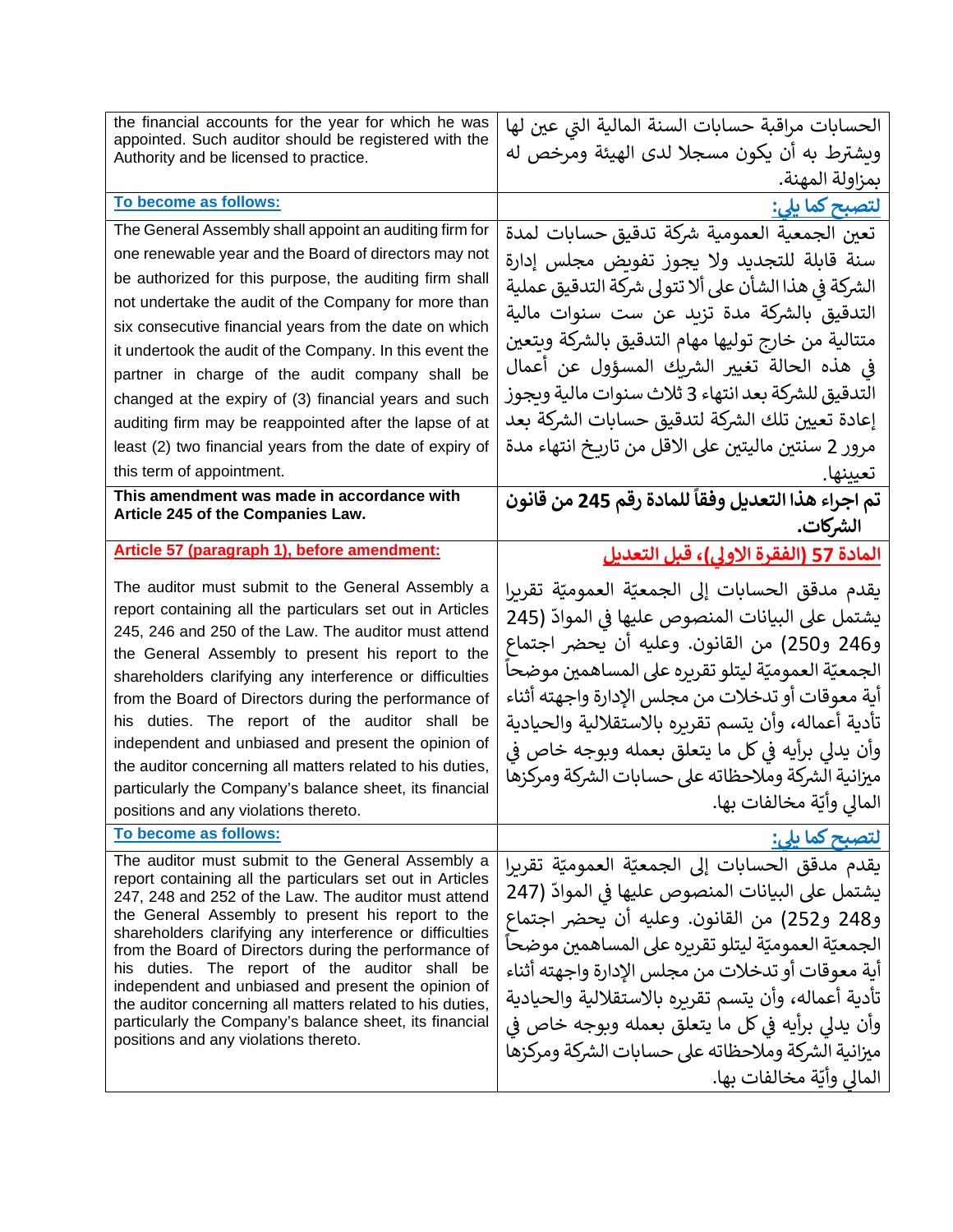| This amendment was made in accordance with the<br>amendment of the article's numbers in the                                                                                                                                                                                                                                                                                                                                                                                                                                                                                                                                                                                                                                                                                                                                                                                                                                                                                                                                                                                                              | تم اجراء هذا التعديل وفقاً لتعديل أرقام المواد في<br>قانون الشركات.                                                                                                                                                                                                                                                                                                                                                                                                                                                                                                                                                                                                                                                                                           |
|----------------------------------------------------------------------------------------------------------------------------------------------------------------------------------------------------------------------------------------------------------------------------------------------------------------------------------------------------------------------------------------------------------------------------------------------------------------------------------------------------------------------------------------------------------------------------------------------------------------------------------------------------------------------------------------------------------------------------------------------------------------------------------------------------------------------------------------------------------------------------------------------------------------------------------------------------------------------------------------------------------------------------------------------------------------------------------------------------------|---------------------------------------------------------------------------------------------------------------------------------------------------------------------------------------------------------------------------------------------------------------------------------------------------------------------------------------------------------------------------------------------------------------------------------------------------------------------------------------------------------------------------------------------------------------------------------------------------------------------------------------------------------------------------------------------------------------------------------------------------------------|
| <b>Companies Law.</b><br><b>Article 59, before amendment:</b>                                                                                                                                                                                                                                                                                                                                                                                                                                                                                                                                                                                                                                                                                                                                                                                                                                                                                                                                                                                                                                            | <u>المادة 59، قبل التعديل:</u>                                                                                                                                                                                                                                                                                                                                                                                                                                                                                                                                                                                                                                                                                                                                |
| The Board of Directors must prepare an audited<br>balance sheet and profit and loss account for each<br>financial year at least one month before the Annual<br>General Assembly. The Board of Directors must also<br>prepare a report on the Company's activities during the<br>financial year, its financial position at the end of the<br>same year and the recommendations on distribution of<br>the net profits. A copy of the balance sheet, profit and<br>loss account, the report of the auditor and report of the<br>Board of Directors shall be sent to the Authority within<br>seven (7) days from the date of convening the Annual<br>General Assembly. The annual balance sheet and the<br>profit and loss account shall be published in two daily<br>local newspapers, one of them is issued in Arabic,<br>within fifteen (15) days from the date of approval<br>thereof by the annual General Assembly. A copy of the<br>balance sheet and the profit and loss account shall be<br>provided to the Authority and the Competent Authority.                                                  | على مجلس الإدارة أن يعد عن كل سنة مالية قبل<br>الاجتماع السنوي للجمعيّة العموميّة السنوية بشهر على<br>الأقل ميزانية مدققة للشركة وحساب الأرباح والخسائر.<br>وعلى مجلس الإدارة أيضا أن يعد تقريرا عن نشاط<br>الشركة خلال السنة المالية وعن مركزها المالى في ختام<br>السنة ذاتها والطريقة التي يقترحها لتوزيع الأرباح<br>الصافية. ترسل صورة من الميزانية وحساب الأرباح<br>والخسائر وتقرير مدقق الحسابات عليهما وتقرير<br>مجلس الإدارة إلى الهيئة خلال (7) سبعة أيام من انعقاد<br>الجمعيّة العموميّة السنوية. ويجب نشر الميزانية<br>السنوية للشركة وحساب الأرباح والخسائر في صحيفتين<br>يوميتين تصدر أحدهما باللغة العربية وذلك خلال (15)<br>خمسة عشر يوماً من تاريخ مصادقة الجمعيّة العموميّة<br>السنوية عليها وتودع نسخة منها لدى الهيئة والسلطة<br>المختصة.   |
| To become as follows:                                                                                                                                                                                                                                                                                                                                                                                                                                                                                                                                                                                                                                                                                                                                                                                                                                                                                                                                                                                                                                                                                    | <u>لتصبح كما يلي:</u>                                                                                                                                                                                                                                                                                                                                                                                                                                                                                                                                                                                                                                                                                                                                         |
|                                                                                                                                                                                                                                                                                                                                                                                                                                                                                                                                                                                                                                                                                                                                                                                                                                                                                                                                                                                                                                                                                                          |                                                                                                                                                                                                                                                                                                                                                                                                                                                                                                                                                                                                                                                                                                                                                               |
| The Board of Directors must prepare an audited<br>balance sheet and profit and loss account for each<br>financial year at least one month before the Annual<br>General Assembly. The Board of Directors must also<br>prepare a report on the Company's activities during the<br>financial year, its financial position at the end of the<br>same year and the recommendations on distribution of<br>the net profits. A copy of the balance sheet, profit and<br>loss account, the report of the auditor and report of the<br>Board of Directors shall be sent to the Authority within<br>seven (7) days from the date of convening the Annual<br>General Assembly. The annual balance sheet and the<br>profit and loss account shall be published in two daily<br>local newspapers, one of them is issued in Arabic,<br>within twenty-one (21) days from the date of approval<br>thereof by the annual General Assembly. A copy of the<br>balance sheet and the profit and loss account shall be<br>provided to the Authority and the Competent Authority.<br>This amendment was made in accordance with | على مجلس الإدارة أن يعد عن كل سنة مالية قبل<br>الاجتماع السنوي للجمعيّة العموميّة السنوية بشهر على<br>الأقل ميزانية مدققة للشركة وحساب الأرباح والخسائر.<br>وعلى مجلس الإدارة أيضا أن يعد تقريرا عن نشاط<br>الشركة خلال السنة المالية وعن مركزها المالي في ختام<br>السنة ذاتها والطريقة التي يقترحها لتوزيع الأرباح<br>الصافية. ترسل صورة من الميزانية وحساب الأرباح<br>والخسائر وتقرير مدقق الحسابات عليهما وتقربر<br>مجلس الإدارة إلى الهيئة خلال (7) سبعة أيام من انعقاد<br>الجمعيّة العموميّة السنوية. ويجب نشر الميزانية<br>السنوية للشركة وحساب الأرباح والخسائر في صحيفتين<br>يوميتين تصدر أحدهما باللغة العربية وذلك خلال (21)<br>واحد وعشرون يومآ من تاريخ مصادقة الجمعيّة<br>العموميّة السنوية عليها وتودع نسخة منها لدى الهيئة<br>والسلطة المختصة. |